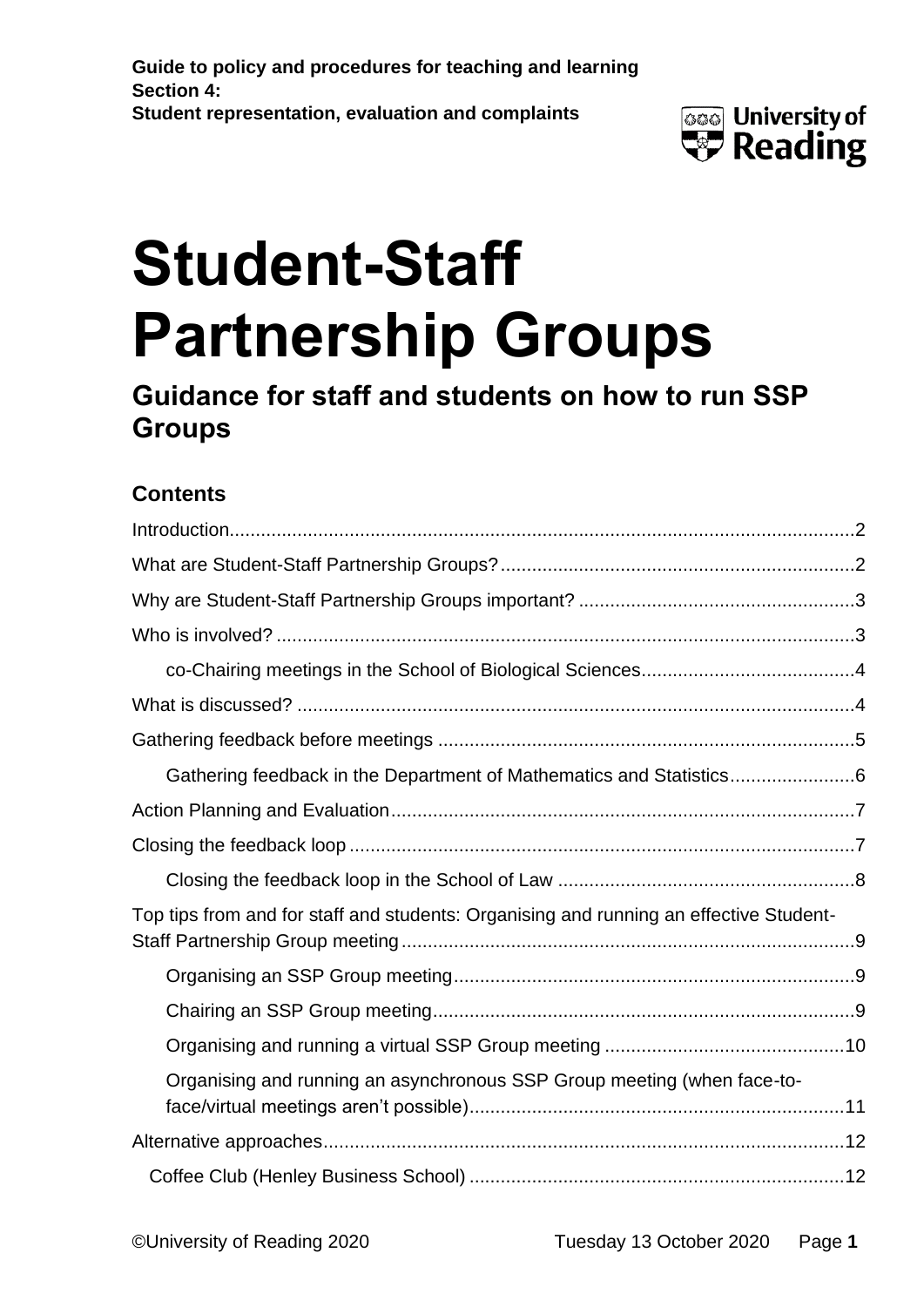| Student Impact Network (SINners) (School of Literature and Languages)14 |  |
|-------------------------------------------------------------------------|--|
|                                                                         |  |
|                                                                         |  |
|                                                                         |  |
|                                                                         |  |
|                                                                         |  |
|                                                                         |  |
|                                                                         |  |

### <span id="page-1-0"></span>**Introduction**

This guidance is for students and staff, and it will be particularly relevant to those students and staff who are members of Student-Staff Partnership Groups (SSP Groups). It aims to outline what SSP Groups are, why they are important and how you can put them into practice for your programme.

This guidance is not mandatory; it is recommended as good practice. It should be read alongside the University's policy on [Student Representation,](http://www.reading.ac.uk/web/files/qualitysupport/studentreppolicy.pdf) which sets out the structures for student representation that exist at the University and the (mandatory) requirements in terms of SSP Groups.

# <span id="page-1-1"></span>**What are Student-Staff Partnership Groups?**

SSP Groups are groups of students and staff that meet on a regular basis to discuss feedback from students on a particular programme or group of programmes. SSP Groups work to identify good practice (what is working well), explore issues and concerns raised by students and suggest solutions, and bring about positive changes to the student experience.

Areas for discussion are likely to include: the aims and objectives of programmes; curriculum development; mode of delivery and quality of teaching; assessment and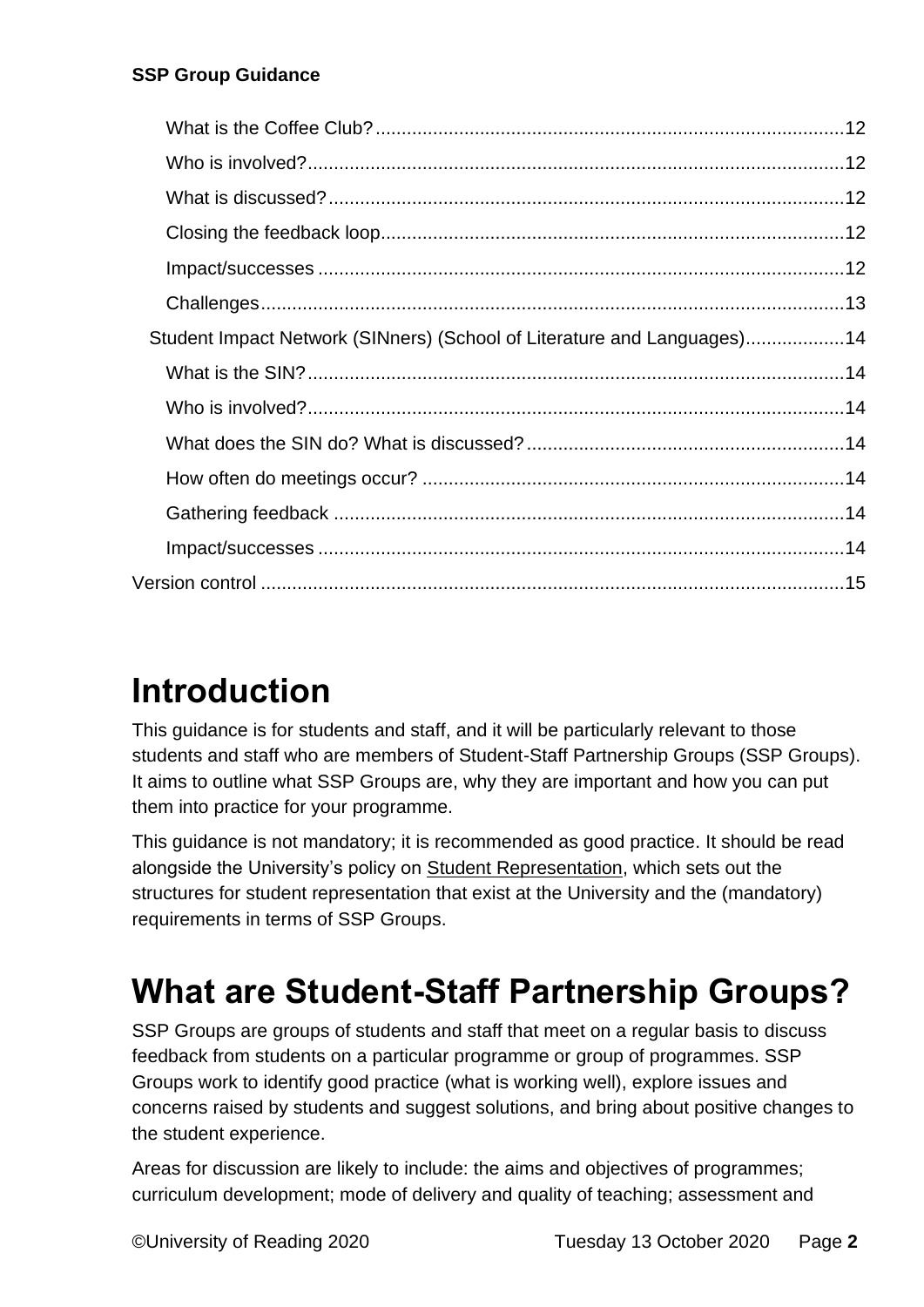feedback; learning resources; diversity and inclusion; health and safety; sustainability; module and programme evaluation; student support, including the Academic Tutor System; placement opportunities; and School communications and student engagement.

## <span id="page-2-0"></span>**Why are Student-Staff Partnership Groups important?**

SSP Groups provide an opportunity for students to work collaboratively with staff to consider and enhance the student learning experience and to drive meaningful change within and, where appropriate, beyond the subject area.

The operation of SSP Groups is underpinned by the [Principles of Partnership,](https://sites.reading.ac.uk/curriculum-framework/student-staff-partnerships/) as follows:

Partnership:

- Is based on values of trust and respect;
- Is empowering and inclusive;
- Enables the collaborative development of meaningful change;
- Creates a sense of belonging to an academic community.

SSP Groups help to develop positive relationships between staff and students, based on trust and respect, and to facilitate open dialogue. They also help to create a sense of belonging to an academic community within the School/Department, including students, academic staff, professional and support staff and the Students' Union. SSP Groups are intended to empower students and staff alike since both parties are jointly responsible for the process and outcomes.

### <span id="page-2-1"></span>**Who is involved?**

The **suggested** core membership of an SSP Group is:

- At least two nominated academic leads from the School/Department
- Course Reps (or alternates)
- A Secretary appointed by the relevant Support Centre Manager/ Henley Dean's **Office**

Alternate students may attend meetings when Course Reps are unavailable. Where appropriate, a member of the School/Department's academic society may also attend as well as, or in place of, the Course Rep.

The Secretary, as a representative of the Support Centre/Henley Dean's Office, should be encouraged to contribute to discussions as appropriate.

The following members of staff should be invited to attend meetings when a particular issue is raised in advance by students or there is a topic for discussion that falls within their remit. They should receive the paperwork before each meeting, and the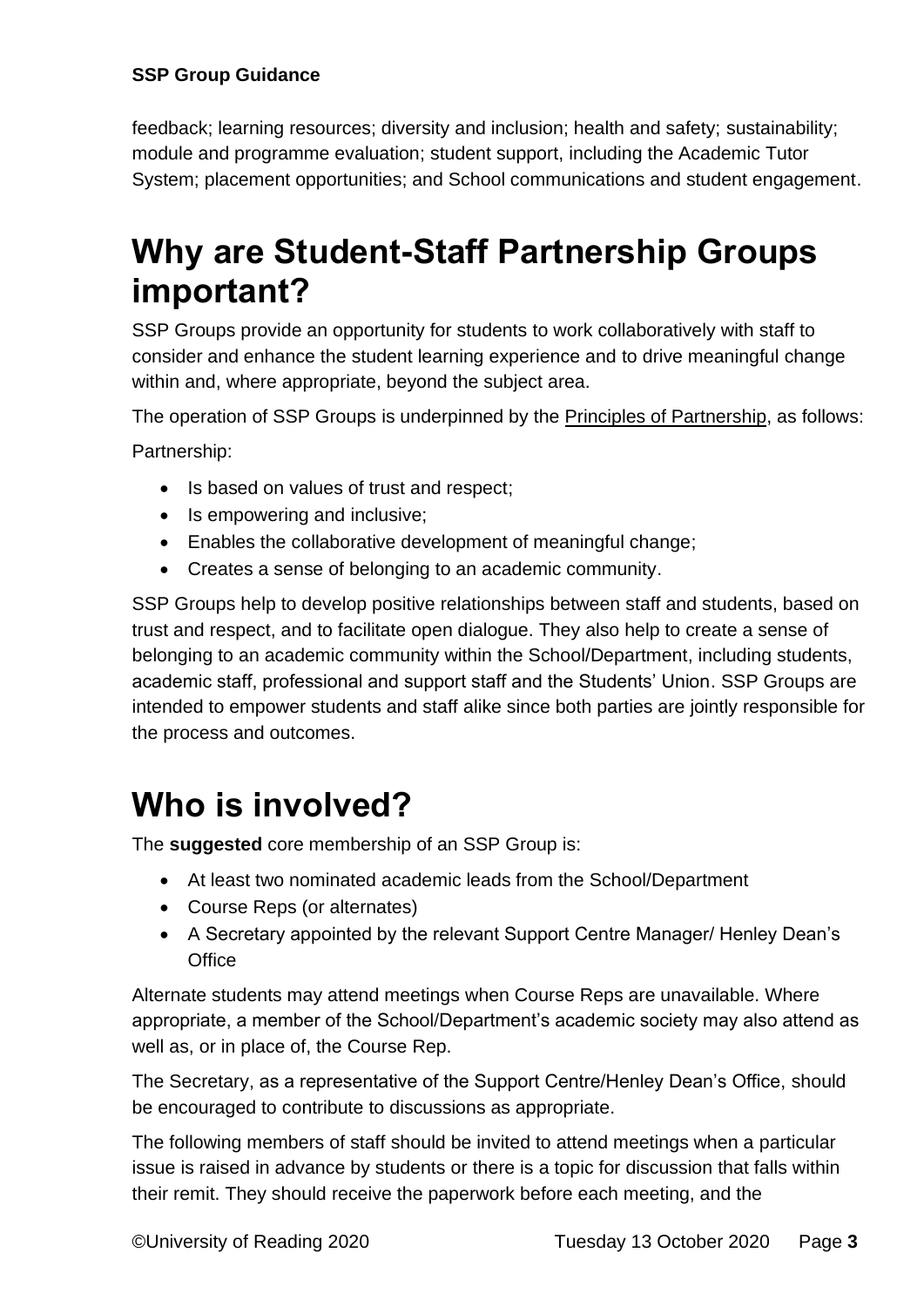Minutes/action points after each meeting. In some cases, a School/Department might decide that it is appropriate for a particular member of staff to attend all SSP Group meetings.

- A representative from the Library
- A representative from Careers
- A representative from Digital Technology Services
- A representative from Technical Services
- A representative from Study Advice
- The relevant Student Support Coordinator
- Programme Directors for Single and Joint Programmes

SSP Groups are encouraged to ensure an appropriate balance of staff and student members at each meeting. Please bear in mind that the presence of too many staff members might inhibit free and honest discussions.

Wherever possible, Course Reps should be offered the opportunity to co-Chair SSP Group meetings. The student co-Chair should work with the staff co-Chair (either the nominated academic lead or School/Department DTL) to: agree a list of topics for discussion; run the meeting; and approve the minutes/action points after the meeting. The student co-Chair will need to attend the relevant training session delivered by the Students' Union.

### <span id="page-3-0"></span>**co-Chairing meetings in the School of Biological Sciences**

"Having the opportunity to co-chair meetings alongside staff really helped to build my confidence, and made me feel more valued as a student rep. RUSU's chair training allowed me to develop the skills necessary to chair meetings and I'm really grateful staff provided me with the chance to use these skills in such a positive manner." (Kyle Smith, Student Rep for Biological Sciences, 2018)

### <span id="page-3-1"></span>**What is discussed?**

A list of **suggested** topics for discussion is attached as Appendix 1. SSP Groups are free to adapt this as they see fit. The staff and student co-Chairs should agree a list of topics in advance of each meeting. The Secretary will then circulate the list to all SSP Group members in advance of the meeting, along with any other relevant documents.

The list of topics for discussion will be driven largely by feedback received from students via the Course Reps. Staff members of SSP Groups and Course Reps can also suggest key areas for discussion, which might be linked to current priorities within the School/Department or to areas for development suggested by module/programme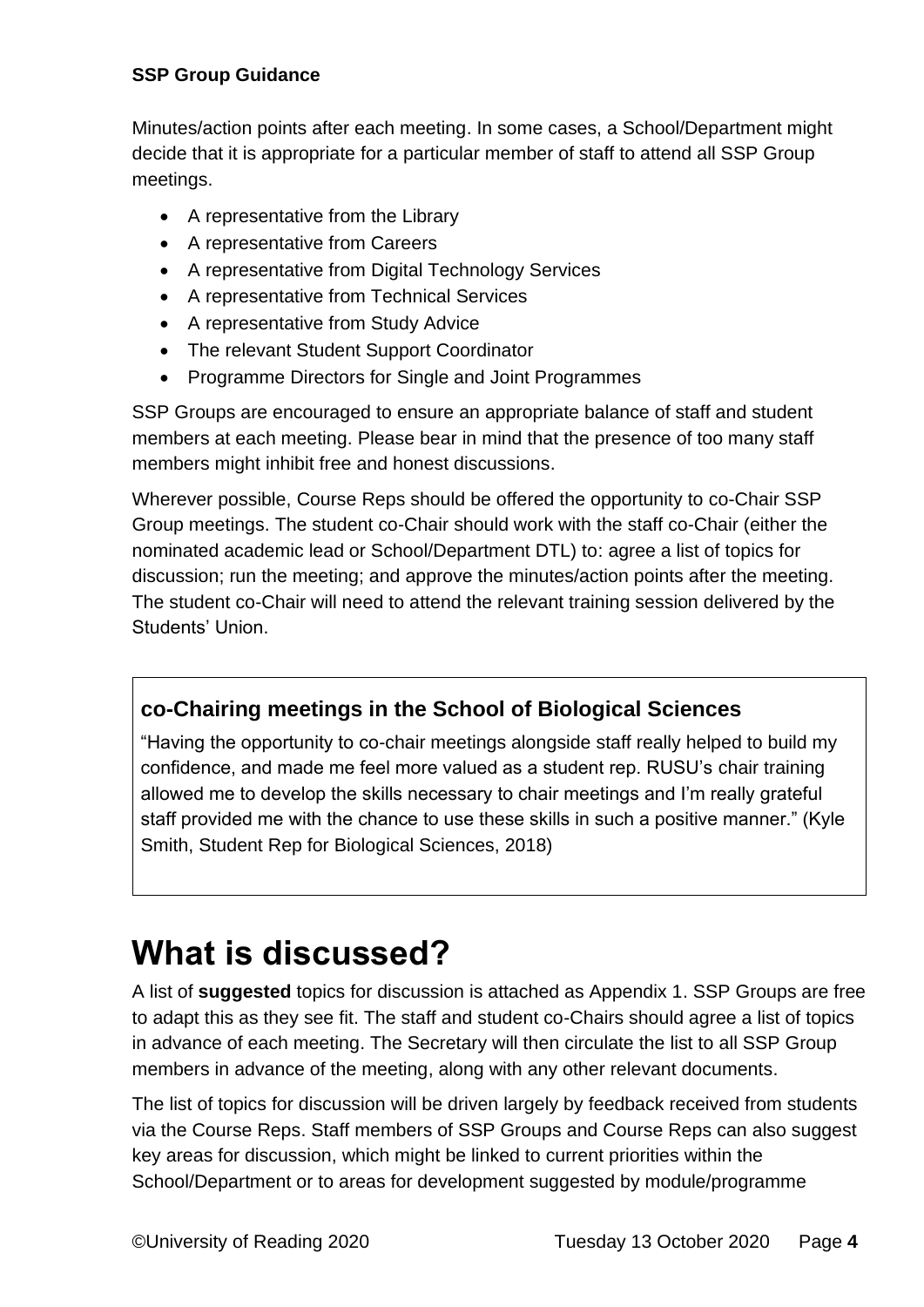evaluation or student surveys; for example, reviewing the assessment for a particular module or discussing accessibility of field trips.

SSP Groups are required to receive and review the relevant External Examiners' Reports and Schools' responses to these Reports each year. A wide range of other reports and data will also be available to SSP Groups should they wish to consider them. These include National Student Survey (NSS), Postgraduate Taught Experience Survey (PTES), UK Engagement Survey (UKES) and careers data, the outcomes of module and programme evaluation, and documentation for six-yearly Periodic Review (the School's Self-Evaluation Document and the final Periodic Review Report). The staff co-Chair should ensure that SSP Group members are made aware of what is available and where to find the information.

### <span id="page-4-0"></span>**Gathering feedback before meetings**

Course Reps should send a brief written summary of any issues raised by their peers to the (co-)Chair(s) in advance of SSP Group meetings. This allows time for discussion and (where possible) quick resolution of issues outside of meetings, and leaves more time during meetings to discuss and resolve more complex issues and to develop particular areas of work through a partnership approach.

Course Reps can gather feedback from their peers via [ROSiE,](https://wh.snapsurveys.com/s.asp?k=159903732635) a quick and simple digital rep tool which provides Student Reps with a way to gather (and report on) student feedback on all aspects of the student experience. Course Reps could also gather feedback through Student Voice meetings, by conducting a short survey or by using online tools such as Padlet. They could email their peers using Blackboard or via the Student Support Centre or Henley Dean's Office.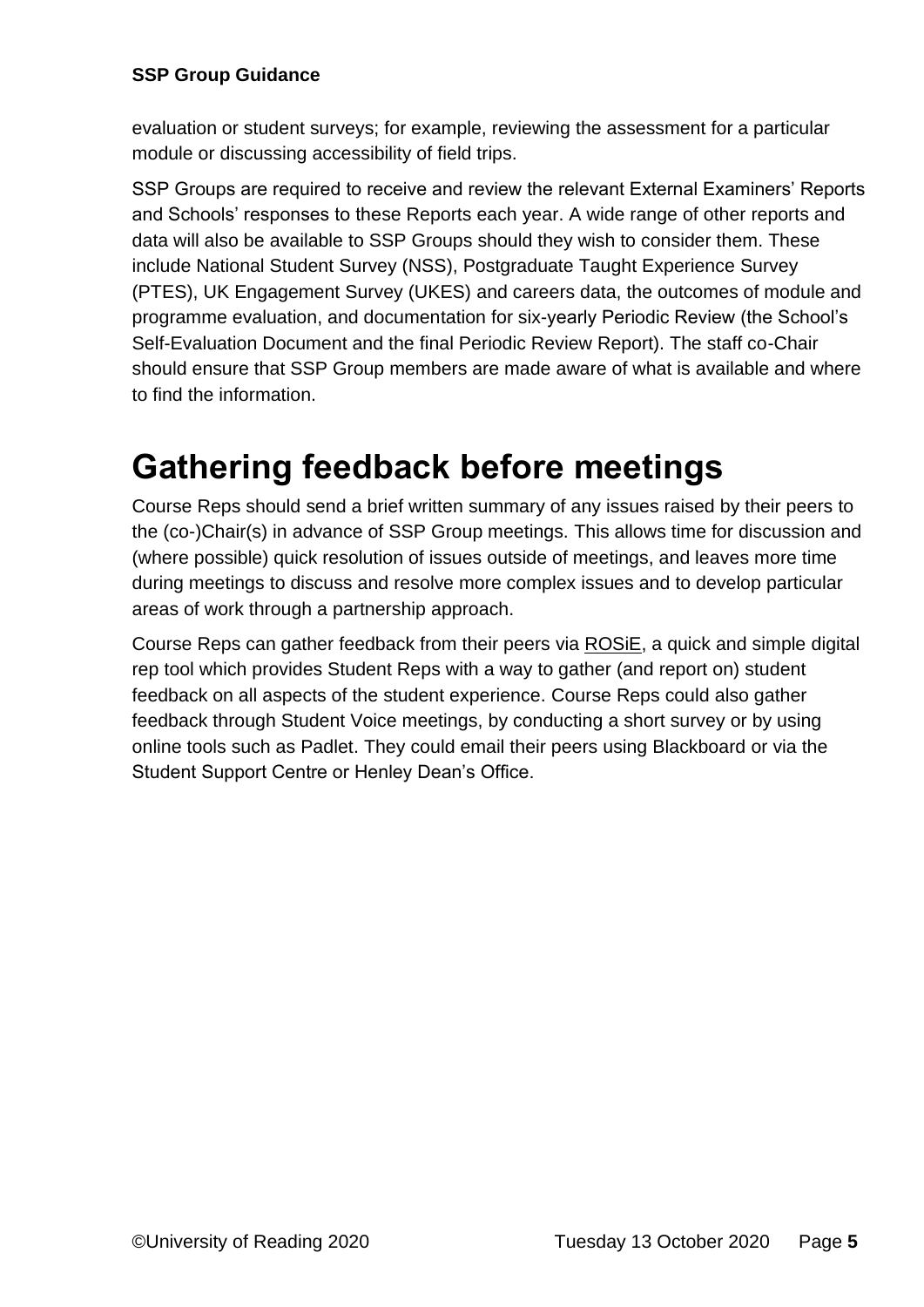### <span id="page-5-0"></span>**Gathering feedback in the Department of Mathematics and Statistics**

"A key part of our strategy to empower students as change agents is giving them numerous avenues to have their voice heard and be given influence; working with Course Reps to build an authentic and genuine student voice is an essential component of this.

Firstly, it is important to minimise the time between students being asked for feedback and feeding back what has been done with their contribution. This is especially important for empowering Course Reps and for the Department to demonstrate a genuine commitment to listening to the student voice and working in partnership with students. Led by Dr Peter Chamberlain, we have, since Autumn 2015, been posing a simple survey to our students in the third week of each teaching term. This provides students with a simple, high profile mechanism for providing us with feedback on their current experience at a time when we can act on this to implement enhancements. Using Survey Monkey, we ask each Part of our cohort separately the following three questions:

- 1. Tell us about something(s) that is/are going well with your modules this term. What's working well for you? Why is it good?
- 2. Tell us about something that is going badly with your modules this term? What do you find unhelpful? How could it be better?
- 3. Anything else you want to tell us? (Remember this is anonymous!)

The results from this survey are shared with Course Reps and acted on where appropriate, and reported to SSLC. Course Reps are encouraged to use their networks to report back to the cohort alongside more formal reporting from the Department about actions taken in response to student input.

In addition to this, we maintain a number of on-going channels for students to have their voice heard and acted on:

- Regular contact between Course Reps and the staff co-Chair of SSLC, including email as well as weekly drop-ins
- Open drop-ins where the staff co-Chair of the SSLC is available in a student space such as the Departmental Common Room
- An accessibility reporting form which sits on all Blackboard courses and can be used for students to alert us anonymously to any particular needs
- A "feedback" email address for written comments.

Having a variety of ongoing mechanisms is important for resolving minor issues rapidly. Those items which require committee oversight are added to the agenda of the next meeting or resolved via an alternative process." (SSLC co-Chair, 2020)

"As for the surveys, I think they were great! Very good in length - not too long so you give up early….these surveys actually get read and taken into account." (Course Rep, Department of Mathematics and Statistics, 2020)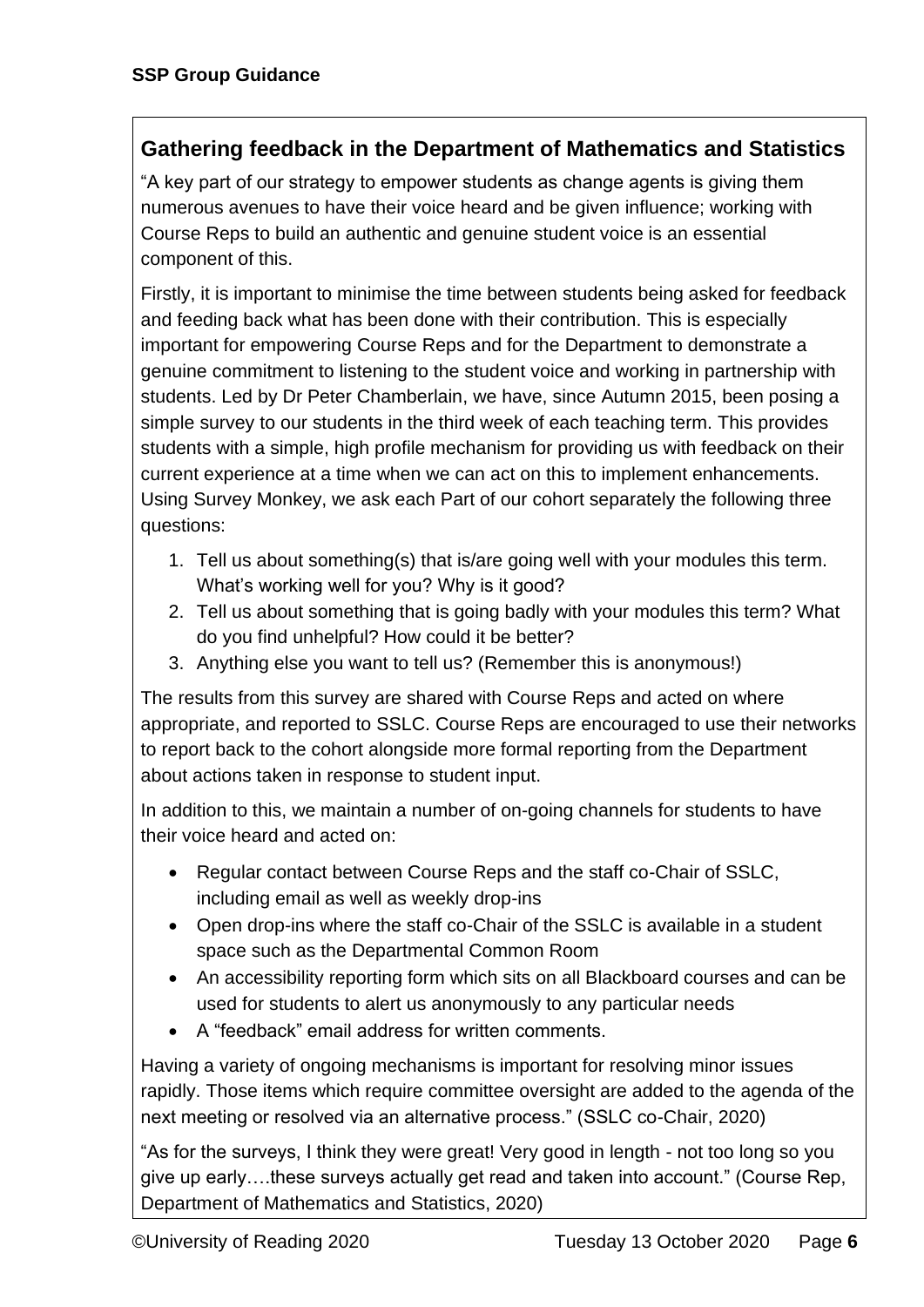# <span id="page-6-0"></span>**Action Planning and Evaluation**

Straightforward changes that are agreed at an SSP Group meeting should be implemented as quickly as possible; for example, providing students with an additional resource on Blackboard. The SSP Group should keep a record of any changes made as this helps to demonstrate the impact of student feedback, and the feedback loop should always be closed (see the section below on Closing the feedback loop).

In the case of more complex changes, changes which may occur over time or changes which have a number of steps to them, creating an action plan can help SSP Groups to keep track of agreed outcomes and monitor their implementation. For example, creating more opportunities for partnership working on a programme or providing greater diversity within reading lists.

An action plan should include the agreed steps that are being put in place to enhance provision on the programme. The actions within the plan should be specific, measurable, achievable, realistic and time bound. This will help the SSP Group to assess the impact of actions taken. Action plans are most effective when co-created by students and staff.

To monitor and evaluate the success of planned changes, it is important to consider evaluation at the design stage of the action plan before any changes are implemented. This will enable the SSP Group to put an evaluation plan in place and make it easier to assess the impact of actions taken upon their completion.

The institutional [Evaluation and Impact Framework website](https://sites.reading.ac.uk/evaluation-and-impact/) contains a suite of resources and guides to help plan and conduct successful evaluation.

# <span id="page-6-1"></span>**Closing the feedback loop**

It is vital that SSP Groups 'close the feedback loop' by reporting back on the outcomes of student feedback. Students should be informed about the issues that have been discussed by the SSP Group, and any changes that are being made as a result of their feedback. Where changes cannot be made, the reasons for this should be clearly communicated.

Minutes from SSP Group meetings should be circulated by email to SSP Group members within two weeks of each meeting. They should include a table of agreed actions, and a note of any progress made since the meeting in addressing those actions. The Minutes and actions list should also be made available to all students on the relevant programme(s) via Blackboard.

In addition, the Course Reps and co-Chairs should decide how a summary of the key outcomes of each meeting, including progress on any actions agreed, will be communicated to the wider student body. This could be done by designing 'Shout out' slides for staff to display before/after/during lectures giving an overview of key points and changes/responses, or by using "Together we have…" templates to share outcomes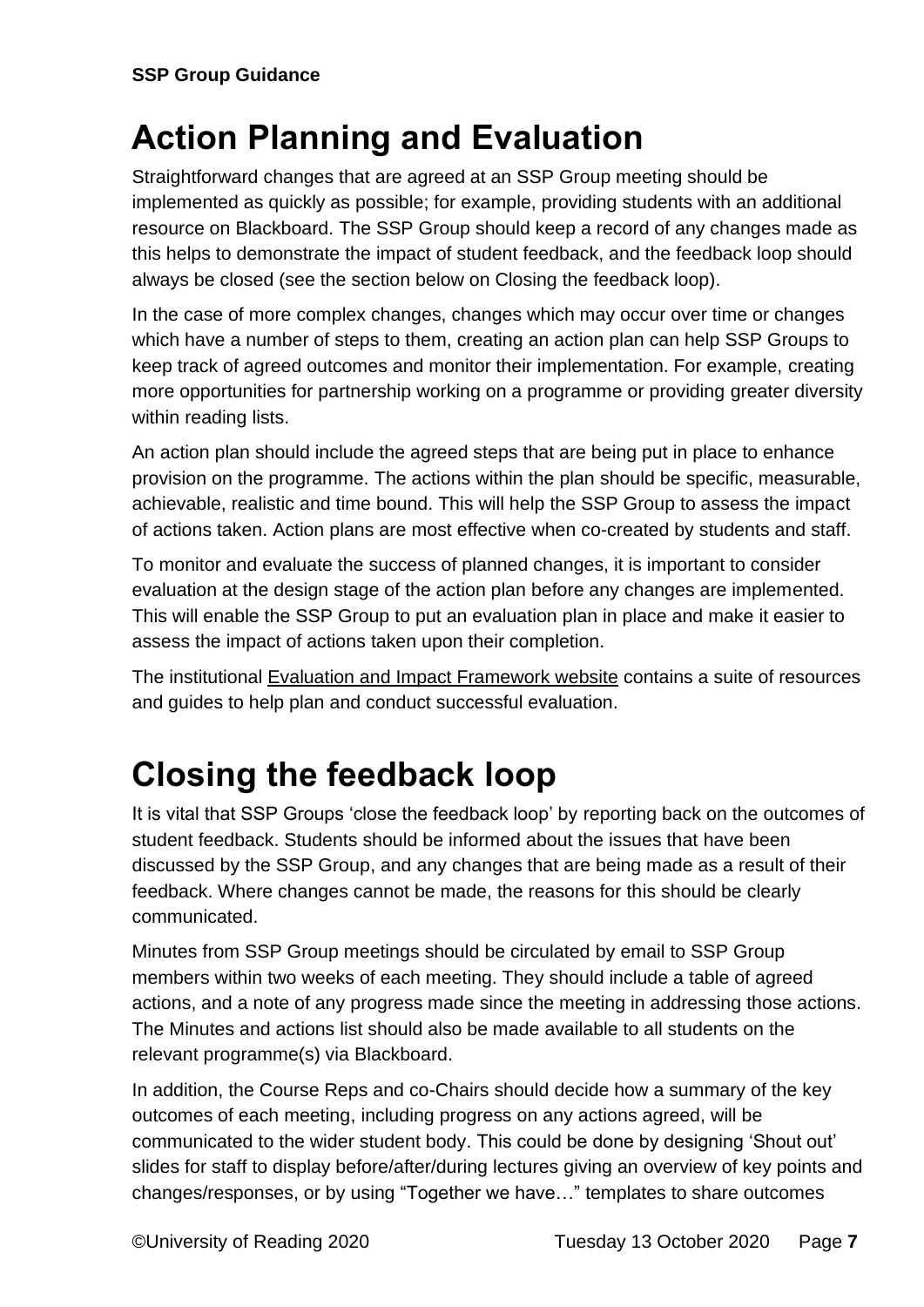from SSP Group meetings. Course Reps might also wish to make use of more informal channels, such as closed WhatsApp/Facebook groups to share this information.

For more information and examples of good practice, please refer to the [Closing the](https://sites.reading.ac.uk/curriculum-framework/closing-the-feedback-loop/)  [Feedback Loop toolkit.](https://sites.reading.ac.uk/curriculum-framework/closing-the-feedback-loop/)

### <span id="page-7-0"></span>**Closing the feedback loop in the School of Law**

"We had often had complaints about students not knowing the outcome of SSLC meetings. This year we trialled a key message summary slide (created by the Chair) of the main points from the SSLC - the minutes falling firmly into the category of 'too long; didn't read' for most students and staff. We put this up on the electronic whiteboard in the student common room, on the School of Law Blackboard site and on the SSLC noticeboard … and various other noticeboards around our building. It was also shared with colleagues to use in their lectures. Additionally, we share the key messages summary with all students via an announcement on the SSLC Blackboard site." (Chair, School of Law SSLC, 2019/20)

#### KEY MESSAGES FROM VIRTUAL SSLC **3RD JUNE 2020** THANK YOU TO ALL OF THE STUDENT REPS FOR ATTENDING & FEEDING BACK ABOUT EXAMS, MODULES, ASSESSMENTS & PLANS FOR AUTUMN 2020

- . GUIDANCE THE SCHOOL WILL REVIEW GUIDANCE FOR STUDENTS ENGAGING IN ONLINE MATERIALS FOR AUTUMN & WILL BE CONSIDERING HOW TO ENHANCE THE ACADEMIC EXPERIENCE FOR STUDENTS LEARNING PRIMARILY ONLINE.
- . THE SCHOOL STANDS IN SOLIDARITY WITH THE BLACK LIVES MATTER MOVEMENT & CONDEMNS THE MURDER OF GEORGE FLOYD BY US POLICE - WE WILL BE CONSIDERING HOW TO PROVIDE PRACTICAL SUPPORT IN ONGOING STRUGGLE FOR RACIAL EQUALITY. . LIBRARY - USEFUL FEEDBACK WAS PROVIDED ABOUT
- LAWTROVE ACCESS & WILL BE CONSIDERED BY ADRIAN, JAMES AS HEAD OF SCHOOL & GORDON OUR LAW LIBRARIAN.
- LIBRARY BOOK RETURN DATES WILL BE EXTENDED TO AUTUMN TERM. A NEW PROCESS FOR RETURN WILL BE PUT IN PLACE - INCLUDING FOR PART F STUDENTS. • CAREERS - POSITIVE FEEDBACK ABOUT CAREERS SESSIONS & BLACKBOARD SITE, NOTE 10TH JUNE VIRTUAL GRADUATE INTERNSHIP FESTIVAL.

to close the feedback loop. I believe the most challenging part of the role of student representative is in feeding back to students. [...] These summaries provide one key resource, allowing students to be able to quickly grasp one account of the most recent SSLC. This is very important as each SSLC's key messages are clear and can be referenced back to. As well as this, a digital resource can be published

throughout blackboard and across the Law

"'Key messages' summary slides and posters are particularly useful in achieving the overall goals of SSLCs. The key points produced are

students as the summary slides effectively help

useful to staff in summarising the overall outcomes of an SSLC but also useful to

School, meaning more people are likely to see it and hopefully take note of it." (Part 1 Course Rep, 2019/20)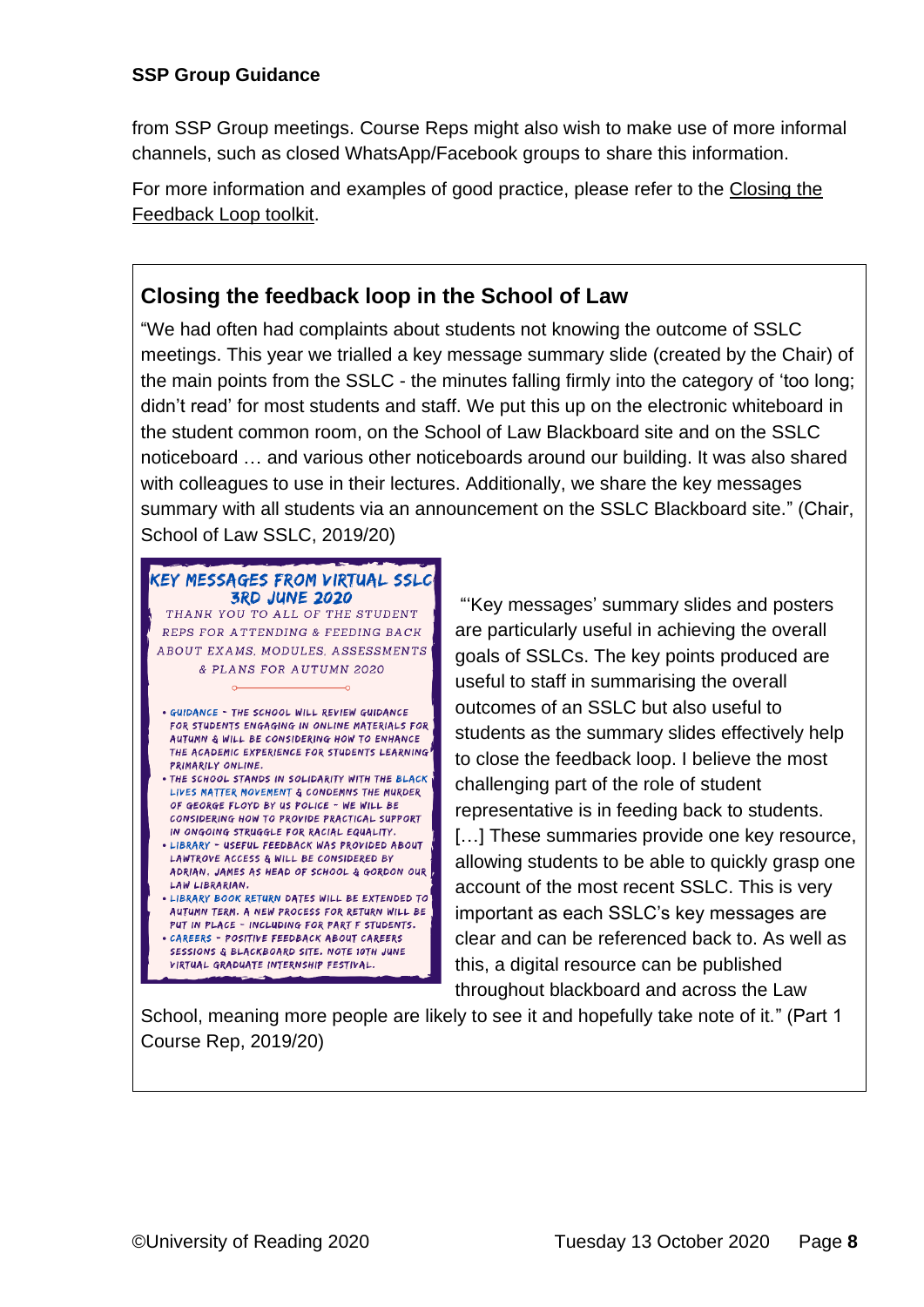### <span id="page-8-0"></span>**Top tips from and for staff and students: Organising and running an effective Student-Staff Partnership Group meeting**

### <span id="page-8-1"></span>**Organising an SSP Group meeting**

- Schedule meetings at a time when the majority of staff and students are likely to be able to attend. Be mindful of the needs of diverse groups of students; for example, commuter students, those in employment and those with caring responsibilities.
- Schedule all SSP Group meetings at the beginning of the year and send calendar invites in advance to all Group members.
- Alert the wider student body to upcoming SSP Group meetings well in advance to encourage students to contribute feedback and suggestions.
- Notify the Representation Team in the Students' Union of the dates of meetings to assist with training and support for Student Reps.
- Consider ways to facilitate non-campus-based students' attendance at, or contribution to, meetings (for example, part-time/distance/flexible learning students, apprenticeship programmes, placement students). This might include attendance via video call, MS Teams or contribution via electronic discussion boards (see also the Top Tips below on organising and running virtual and asynchronous SSP Group meetings).
- Try to ensure an appropriate balance of staff and student members at each meeting. This will help to encourage open and honest discussions.
- Consider the location and room layout which can help to create a less formal atmosphere. For example, a circle of chairs with or without a table can feel more informal.
- Order refreshments if possible, or let people know to bring their own. Something as simple as providing biscuits can help to create a friendly, welcoming atmosphere.

### <span id="page-8-2"></span>**Chairing an SSP Group meeting**

- Keep meetings relatively short to avoid them feeling like a 'chore' but ensure they allow sufficient time for discussion. Around 75 minutes is often appropriate. A shorter meeting time might be more appropriate for a virtual meeting.
- Familiarise yourself before the meeting with critical information in the previous meeting minutes and other papers so that you can understand fully the discussions.
- Encourage members to familiarise themselves with any documentation circulated in advance and to think about any key areas for discussion in advance of meetings, so they come prepared.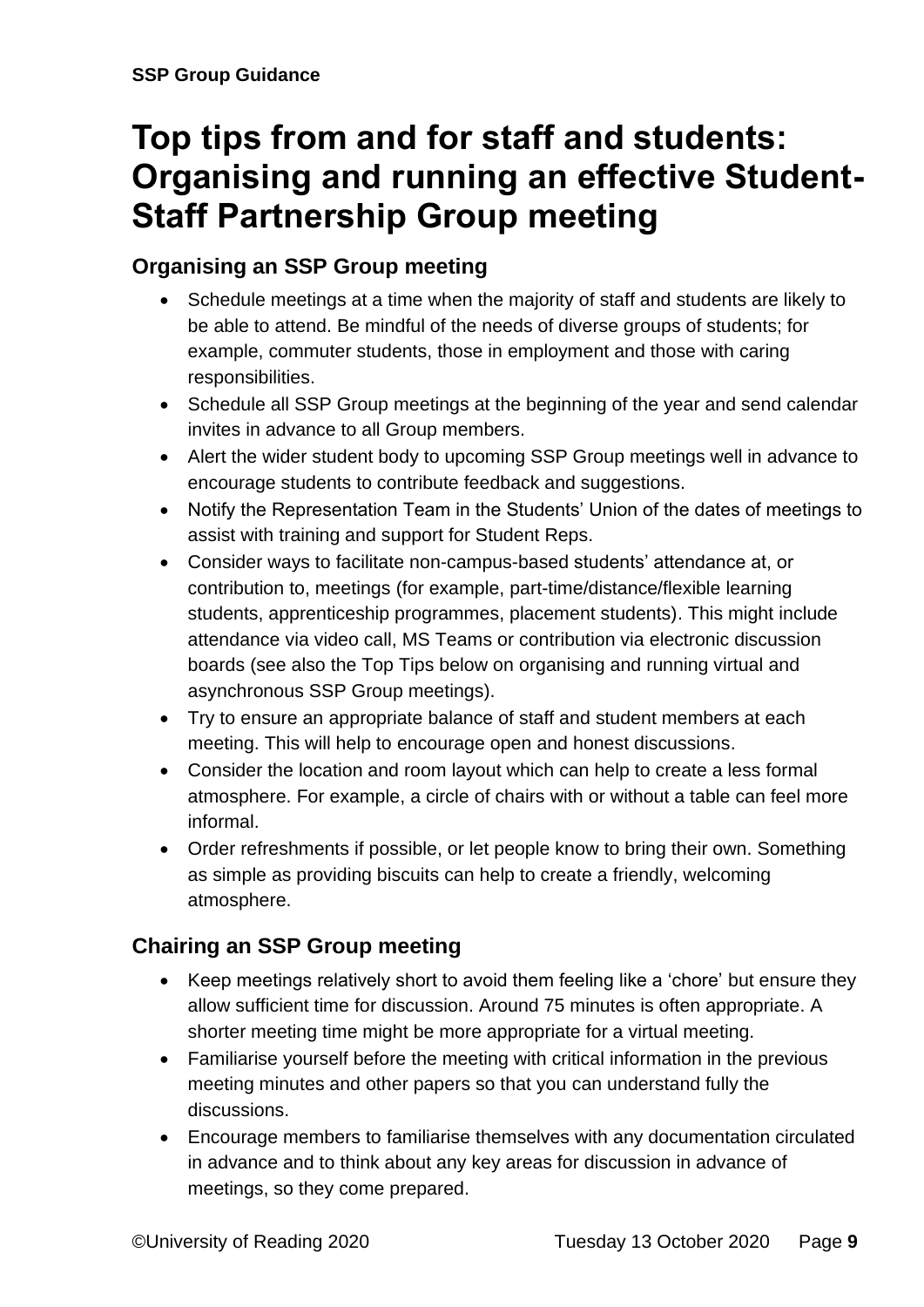- Start the meeting by checking that everyone knows each other's name, and if not, ask everyone to introduce themselves (starting with the co-Chairs).
- Foster an inclusive environment where everyone is encouraged but not required – to share their opinions. Encourage members at the start of each meeting to speak honestly and freely. Invite any student members who have been quiet to contribute, if they wish to do so.
- Move away from an 'us and them' approach to 'all of us' and encourage joint ownership and responsibility for resolving issues.
- Lead positive discussions by encouraging Group members to turn complaints into collaboration and to identify actions to solve problems; for example, "What can be done to address this problem?" "How can we achieve a better outcome?"
- Summarise any agreed actions and ensure they are allocated to a person or group of people to do within a specified timeframe.
- Identify any issues which need to be escalated for consideration e.g. by the School Director of Teaching and Learning.
- Avoid using too much formal language to create a friendly atmosphere.
- Make sure the meeting keeps moving through the agreed items for discussion, and that it finishes on time.
- State that the minutes of the previous meeting are taken "as read" to save time if there is lots to discuss. This implies that everyone has already read the minutes, and if not, give them time to speak up.
- Remember to thank people for their work, especially when they give updates.
- Check the minutes before they are made available to others. They should be an accurate record of the discussion, but you should be mindful of any sensitive topics.

### <span id="page-9-0"></span>**Organising and running a virtual SSP Group meeting**

- Agree meeting etiquette in advance; for example, keeping your microphone and webcam switched off when you are not speaking.
- Ensure that members do not feel pressurised to use their webcam if they do not wish to do so.
- Agree in advance whether the meeting (or part of the meeting) will be recorded and whether the recording will be shared with the wider student body. Ensure that everyone is notified in advance.
- Ensure that all attendees know how to use key tools e.g. Hand Raise, quick polls.
- Consider creating and sharing a short video clip/email/VLE discussion board or announcement before the meeting, for example introducing a key area for development that will be discussed during the meeting, so that all members have an opportunity to consider the points they want to make.
- Ensure the co-Chairs have a well-organised attendance list, for example with Course Reps ordered by Part, and that they systematically draw in all members to the discussion.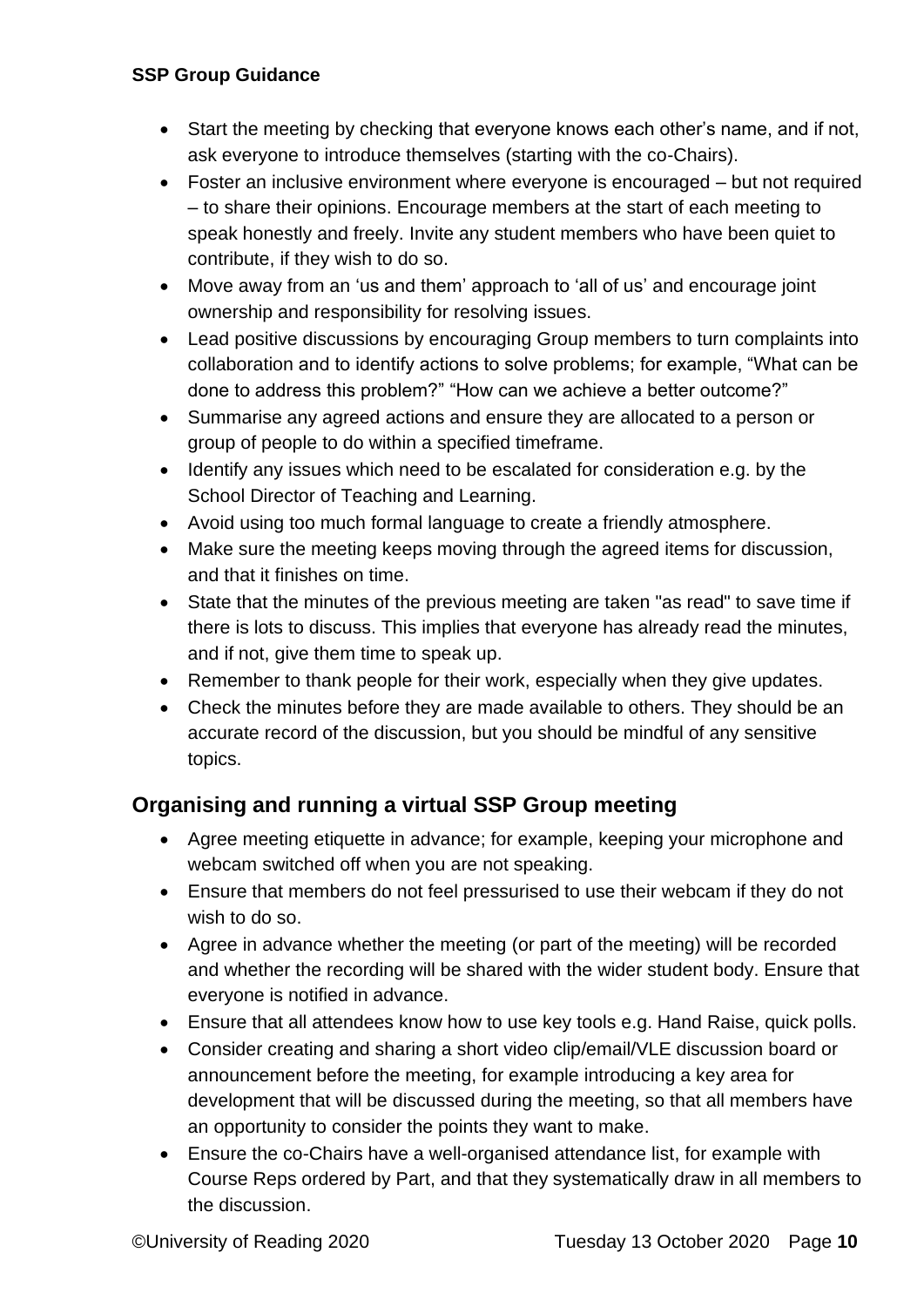- If using Blackboard Collaborate, make the student co-Chair a moderator so they can bring fellow students into the discussion and avoid particular people dominating.
- Ask specific members to speak/respond to particular issues to prevent everyone trying to speak at once.
- Use tools such as the whiteboard in Blackboard Collaborate for shared development of ideas during meetings.
- Decide in advance whether breakout groups would be useful for key discussions during the meeting. If so, agree the reporting-back etiquette before groups start, and use pre-allocation to ensure a mix of students/staff in each group.
- Consider holding a second meeting for a more developmental part of the agenda, for example if there is a proposal to be discussed in more depth.

More information about using webinars to hold meetings online, including advice on which tool to use and about accessibility, can be found in the [Online Teaching](https://sites.reading.ac.uk/tel/online-teaching-toolkits/)  [Toolkits.](https://sites.reading.ac.uk/tel/online-teaching-toolkits/)

### <span id="page-10-0"></span>**Organising and running an asynchronous SSP Group meeting (when face-to-face/virtual meetings aren't possible)**

- Agree a timeline for Course Reps to provide written feedback and a timeline by which they can expect a response. Specify how the feedback should be provided and how the response will be communicated e.g. via a discussion board or announcement on Blackboard or by email.
- Invite relevant staff to feed into the response.
- Consider carefully the responses to concerns/issues raised and the framing of responses. It is important to demonstrate that staff hear and understand any concerns, whilst also re-aligning expectations and providing signposting where necessary. Ensure that at least two members of staff agree with the response provided to students. This may include Module Convenors, Programme Directors or Academic Tutors, as relevant to each case.
- Request additional information where comments are unclear or where further feedback/suggestions for improvements would be useful.
- Offer follow up meetings, discussions with individuals/groups where appropriate.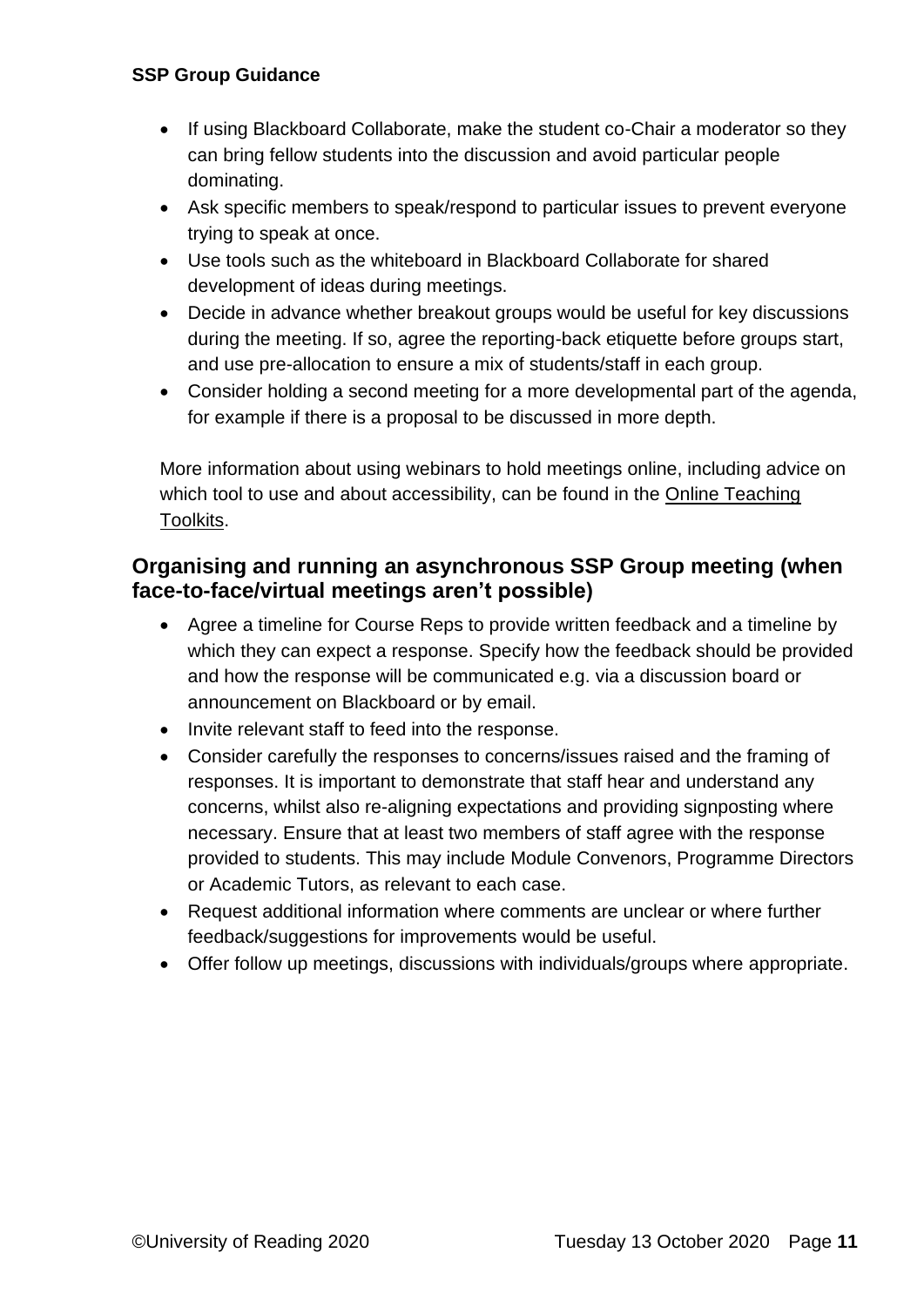# <span id="page-11-0"></span>**Alternative approaches**

### <span id="page-11-1"></span>**Coffee Club (Henley Business School)**

### <span id="page-11-2"></span>**What is the Coffee Club?**

The Coffee Club was first introduced in 2018/19 on a trial basis. It covers the Business and Management suite of programmes (approximately 1000 students) and replaced the previous Student-Staff Liaison Committee, which had experienced poor attendance by students.

The Coffee Club meets three times each term, so roughly once per month, and meetings are timetabled for the whole year in advance. They are very informal and typically last for one hour. Coffee is provided wherever possible!

### <span id="page-11-3"></span>**Who is involved?**

The Programme Area Director runs the Coffee Club. All students are invited to attend by a group email. Programme Directors also send targeted invitations to more 'active' students. Course Reps are expected to attend. The number of academic staff is restricted to ensure there are more students than staff in attendance (typically, Programme Directors/Programme Area Director, a representative from Careers and a Programme Administrator attend).

### <span id="page-11-4"></span>**What is discussed?**

There is no set agenda. Students are asked what is going well and what is not going so well. Staff also suggest other topics for discussion and consult students on planned programme changes.

Due to the informal nature of meetings and the fact that students outnumber staff, students tend to be very open about issues and students and staff can have candid discussions about potential causes.

### <span id="page-11-5"></span>**Closing the feedback loop**

Action points are recorded, and some actions taken in response to feedback are reported back to the wider student body in a weekly School newsletter. The Coffee Club is still working on how to communicate the outputs of meetings most effectively, given the sensitive nature of some of the issues that are discussed.

### <span id="page-11-6"></span>**Impact/successes**

"The coffee club is invaluable to us as students. It provides not only a safe place to voice concerns but also an opportunity to feel part of a wider community as it allows us to network through years and with professors. … Students very much enjoy having the chance to ask for help on a less formal basis and to feel like they have an impact on the way we learn and are assessed" (Part 2 student, 2019/20)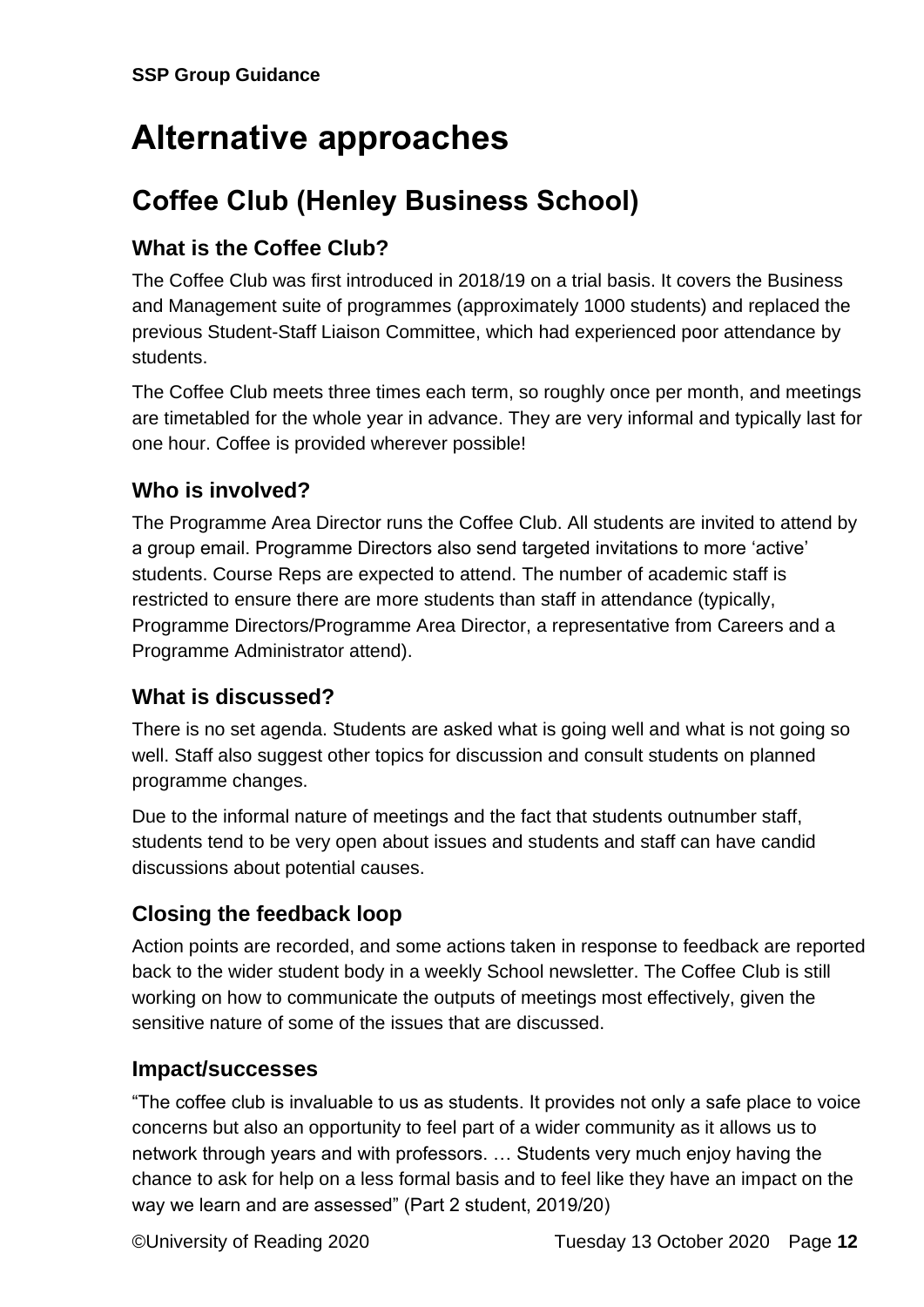Given the frequency of meetings, changes can be made quickly. At the first ever meeting, students raised a concern about an issue in a particular module which was then resolved by the third week of term.

HBS introduced a new module called Understanding Sales on the basis of feedback from students in the first year of the Coffee Club. The module was introduced within 12 months; it received high feedback scores from students and was praised by the External Examiners.

NSS scores for Student Voice improved significantly for the Business and Management suite of programmes from 2019 to 2020, increasing by 8.5 percentage points to 74.2%.

### <span id="page-12-0"></span>**Challenges**

Work is continuing to address a number of challenges associated with the Coffee Club. Although attendance has improved compared to the previous SSLC, it remains low with a small number of engaged students attending (although they do canvas their peers). Student Reps rarely attend meetings; contributions tend to come from students who are active in other roles (e.g. running student societies). One of the biggest challenges is how to engage Part 3 students.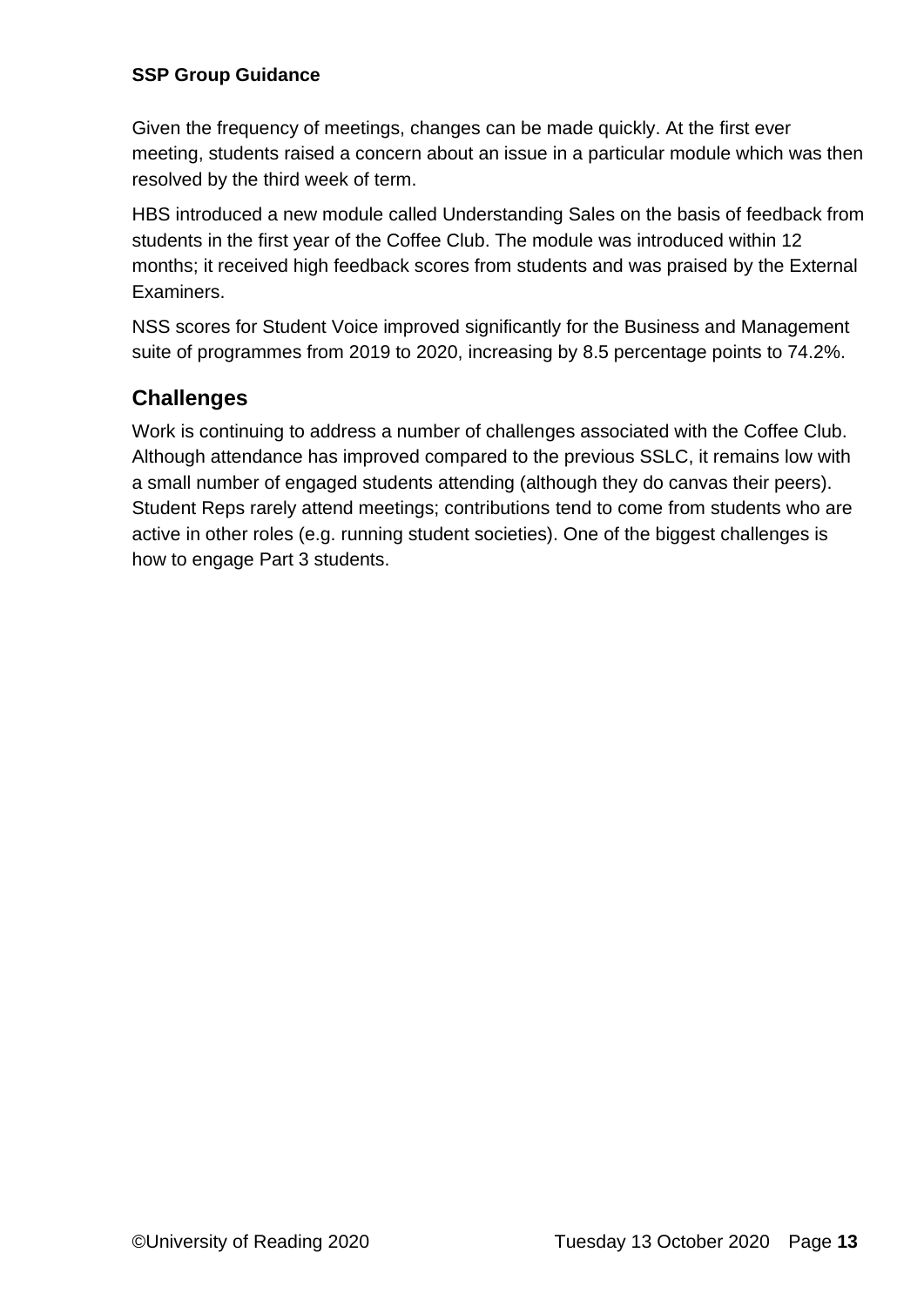### <span id="page-13-0"></span>**Student Impact Network (SINners) (School of Literature and Languages)**

### <span id="page-13-1"></span>**What is the SIN?**

The SIN is a co-operation of staff and students making changes and making them fast. It is an informal, responsive, nimble structure which works alongside the Student-Staff Liaison Committee.

### <span id="page-13-2"></span>**Who is involved?**

The School Director of Teaching and Learning and the Teaching and Learning Associate lead the SIN. Any student in the School can join by asking to be added to the mailing list, and they can then attend as many meetings as they would like. Anyone can instigate the organisation and running of a meeting. So far, meetings have been run by a few individual students, the SDTL or other colleagues and T&L School Support. Particular members of staff are invited to attend meetings depending on what is being discussed.

### <span id="page-13-3"></span>**What does the SIN do? What is discussed?**

The SIN makes change happen – quickly.

It works with openness and respect; helping staff and students (who are not necessarily Student Reps) understand how structures of departments and systems work. Everything feeds into relevant T&L working parties and projects and reports within the School structure.

The Network does not deal with matters rightly considered by the SSLC. It doesn't have a regular meeting schedule or aim for full attendance at each meeting. A member of staff might identify a specific area they wish to ask students about, or the SIN might be involved in working collaboratively with staff on a particular project that is underway.

### <span id="page-13-4"></span>**How often do meetings occur?**

Due to the spontaneous nature of the meeting organisation, SINners meetings can occur as often as people decide. In 2018/19, the SLL SINners met eight times.

### <span id="page-13-5"></span>**Gathering feedback**

When a question or idea is put forward, the SIN discusses it and the student members then talk to a few of their peers about the topic and gather opinions to bring to the next SIN meeting. In this way, the SIN can present the student voice with confidence. Often, the topics being discussed in meetings are relevant to concerns the student members and their classmates have raised.

### <span id="page-13-6"></span>**Impact/successes**

SINners focusses on problems that are immediate and can be sorted out quickly and efficiently. In SLL, the SINners has helped on improving Blackboard school review,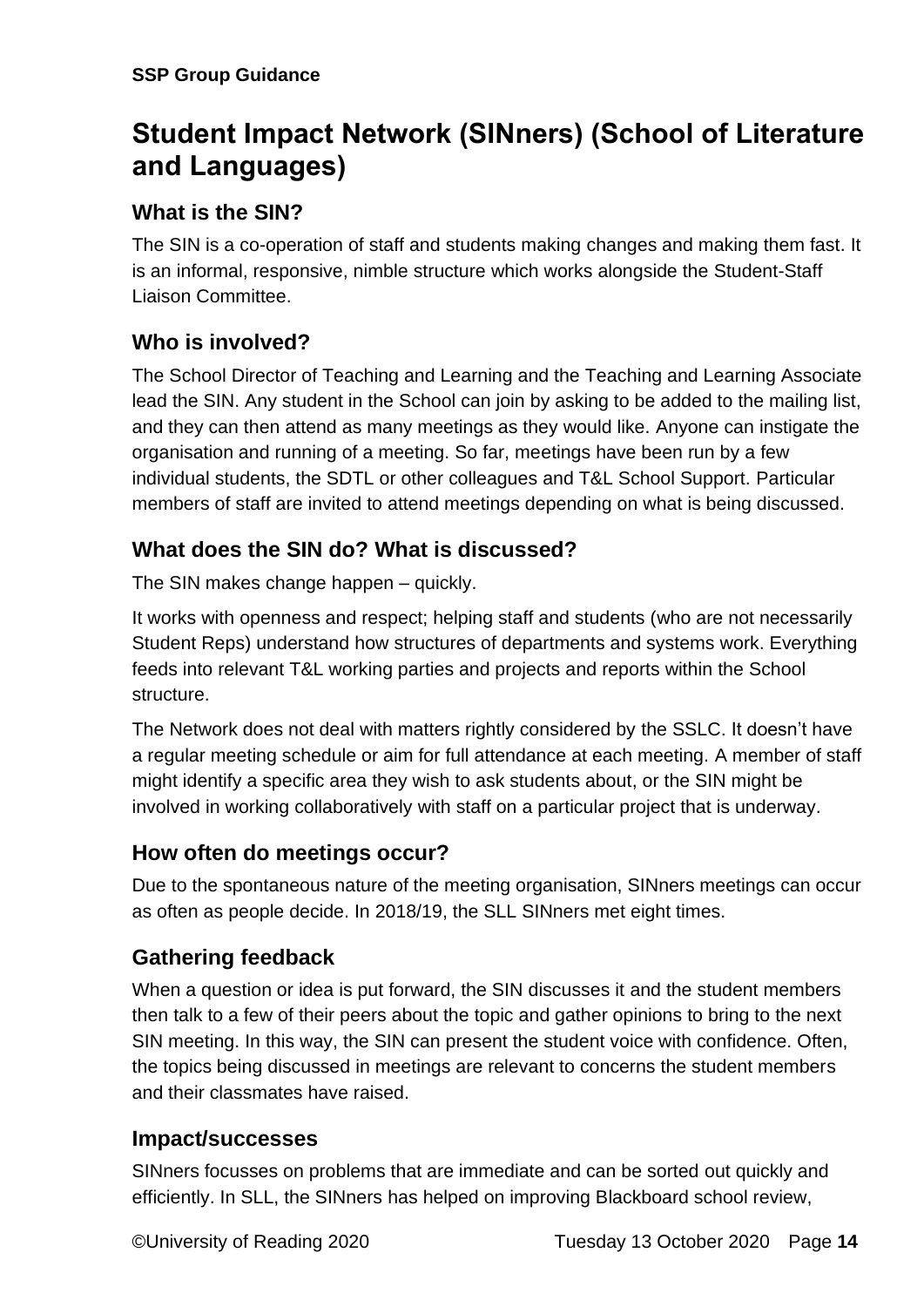offered text suggestions for the new Arts and Humanities Foundation Year and talked directly to the DDTL in DEL about a Part 3 review taking place, making changes to dissertation support and structures.

"SINers have helped review Blackboard module page formatting, along with dealing with other problems that can be solved quickly and immediately." (Part 3 student and SIN member, 2019/20)

### <span id="page-14-0"></span>**Version control**

| Version | Keeper | To be<br>reviewed | Approved by Approval | date        | <b>Effective</b><br>from       |
|---------|--------|-------------------|----------------------|-------------|--------------------------------|
| 1.0     | CQSD   | <b>July 2023</b>  | <b>UBTLSE</b>        | 7 July 2020 | 2020/21<br>academic<br>session |